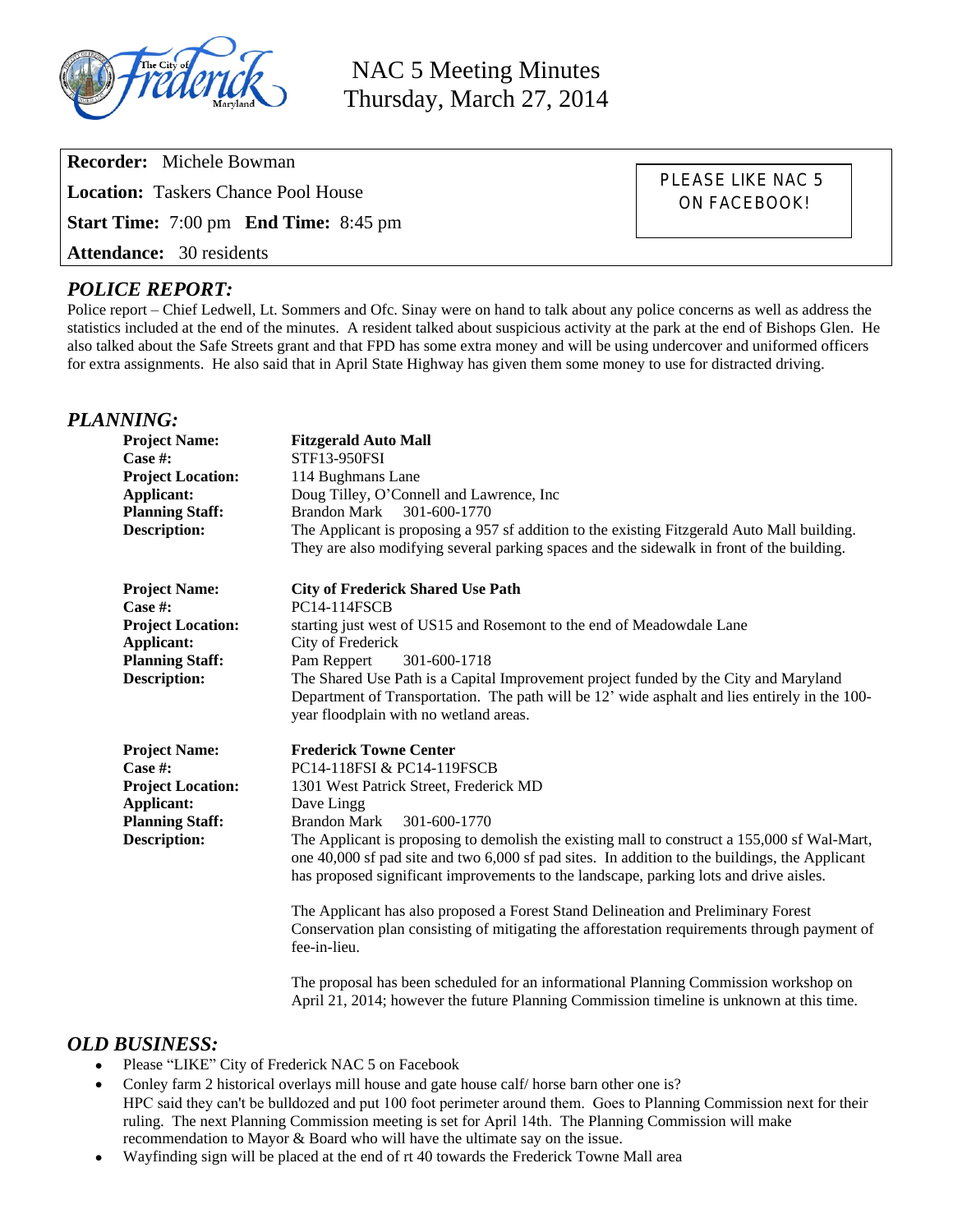## *NEW BUSINESS:*

- Golden Mile Alliance Update: There will be an Easter egg hunt April 13th at Hill Street park at 3:00 pm. They are also looking to bring back the Pangaea Festival in 2015. For more information please go to [www.goldenmilealliance.org](http://www.goldenmilealliance.org)
- Michele Bowman talked about The Guide to Youth Resources for Frederick County and The Youth Resource Fair. The guide can be found at [www.cityoffrederick.com/police](http://www.cityoffrederick.com/police) - then look at the left hand side for Youth Resource Guide.

The Youth Resource Fair will be on May  $15<sup>th</sup>$  from  $5:00 - 8:00$  pm at the Orioles Nest 1037 W. Patrick Street, Frederick MD.

Freecycle Round Up will be on April  $5<sup>th</sup>$  from 8:00 am  $- 2:00$  pm. Residents can drop off their trash or treasures to 531 Highland Street and DPW will be on hand to take it away. There will also be non-profits on hand to take items that can be re-used. For more information please call 301-600-1680

# *SUGGESTIONS/COMMENTS:*

 Residents who received the Historic Preservation Overlay Designation notice for 199 Baughmans Lane (Conley Farm) were confused as to what the letter was saying as well as what the 4 maps were for.

## *UPCOMING EVENTS:*

| • April $26th$                 | $10:00 - 2:00$ pm | <b>Medication Take Back Event</b> | Harry Grove Stadium                       |
|--------------------------------|-------------------|-----------------------------------|-------------------------------------------|
| • April $26th$                 | $10:00 - 3:00$ pm | Children's Festival               | <b>Baker Park</b>                         |
| • April $30th$                 | $4:00 - 8:30$ pm  | Public Health & Safety Expo       | <b>Hood College</b>                       |
| • May $4^{\text{th}}$          | $6:30 - 10:30$ am | Half Marathon                     | Downtown – same route as last year        |
| $\bullet$ May 15 <sup>th</sup> | $5:00 - 8:00$ pm  | <b>Youth Resource Fair</b>        | Orioles Nest (1037 W. Patrick Street)     |
| June $30th$ –                  | $9:00 - 12:30$    | Youth Police Academy              | FPD Training Academy – see Michele Bowman |
| July 2 <sup>nd</sup>           |                   |                                   | for more info                             |

### *NAC 5CONTACT INFORMATION: ournac5@gmail.com*

| Diana Halleman       | hallemd@yahoo.com        |                     | Belinda Morton taskerschanceinfo@gmail.com |
|----------------------|--------------------------|---------------------|--------------------------------------------|
| <b>Sharon Glaser</b> | sglaser@aol.com          | Gerald Harris       | harrisge $04021958@$ aol.com               |
| Shauna Tunder        | shaunatunder@comcast.net | Catherine DiGennaro | catherine@digennaro.com                    |

### *CITY CONTACT INFORMATION:*

Michele Bowman, Community Outreach/NAC Specialist: 301-600-2091 mbowman@frederickmdpolice.org

Frederick Police Department Sgt. Mike Pue Frederick Police Department Cpl. Wayne Trapp

| 301-600-2091                 | mbowman@frederickmdpolice.org                              |
|------------------------------|------------------------------------------------------------|
| 301-600-1278<br>301-600-1258 | mpue@frederickmdpolice.org<br>wtrapp@frederickmdpolice.org |
| 301-600-3832                 | dbrightbill@cityoffrederick.com                            |

#### **NAC 5 MEETINGS – 7:00 pm** Taskers Chance Pool House

Code Enforcement Dean Brightbill

April 24th – Community Action Agency Planning: Frederick Towne Center May 22nd June 26<sup>th</sup> August 28th September 25<sup>th</sup> October 23rd November 20th

### **FREDERICK POLICE DEPARTMENT**

**Emergency:** 911 **Non-Emergency:** 301-600-2100 **Anonymous Crime Tips** 301-600 TIPS (8477) – phone 240-674-TIPS (8477) - text [fpdcrimetip@frederickmdpolice.org](mailto:fpdcrimetip@frederickmdpolice.org) **Drug Tip Line** 301-600-2246

fpddrugtip@frederickmdpolice.org

#### FPD Crime Statistics NAC 5

| <b>CALL TYPE</b>          |      | .Ian | Feb  | Mar  | Apr  | May  | June | July | Aug  | <b>Sept</b> | Oct  | <b>Nov</b> | Dec  |
|---------------------------|------|------|------|------|------|------|------|------|------|-------------|------|------------|------|
| <b>Calls For Service</b>  | 2011 | 1162 | 1071 | 1260 | 1258 | 892  | 1040 | 1156 | 1152 | 1439        | 1257 | 1090       | 1293 |
|                           | 2012 | 1156 | 1159 | 1386 | 1223 | 1306 | 1244 | 1226 | 1330 | 1137        | 1321 | 1163       | 1248 |
|                           | 2013 | 1157 | 1229 | 1214 | 1315 | 1324 | 1194 | 1223 | 1336 | 1148        | 1355 | 1325       | 1399 |
|                           | 2014 | 1572 | 1484 |      |      |      |      |      |      |             |      |            |      |
| Patrol Checks (proactive) | 2011 | 109  | 145  | 194  | 151  | 86   | 105  | 77   | 58   | 146         | 114  | 138        | 193  |
|                           | 2012 | 116  | 113  | 164  | 199  | 203  | 163  | 217  | 252  | 217         | 214  | 162        | 195  |
|                           | 2013 | 213  | 203  | 181  | 229  | 192  | 161  | 149  | 159  | 135         | 154  | 141        | 157  |
|                           | 2014 | 328  | 234  |      |      |      |      |      |      |             |      |            |      |
| Traffic Stops (proactive) | 2011 | 336  | 330  | 300  | 286  | 199  | 180  | 267  | 253  | 417         | 323  | 267        | 286  |
|                           | 2012 | 228  | 378  | 407  | 248  | 258  | 224  | 155  | 198  | 180         | 256  | 232        | 287  |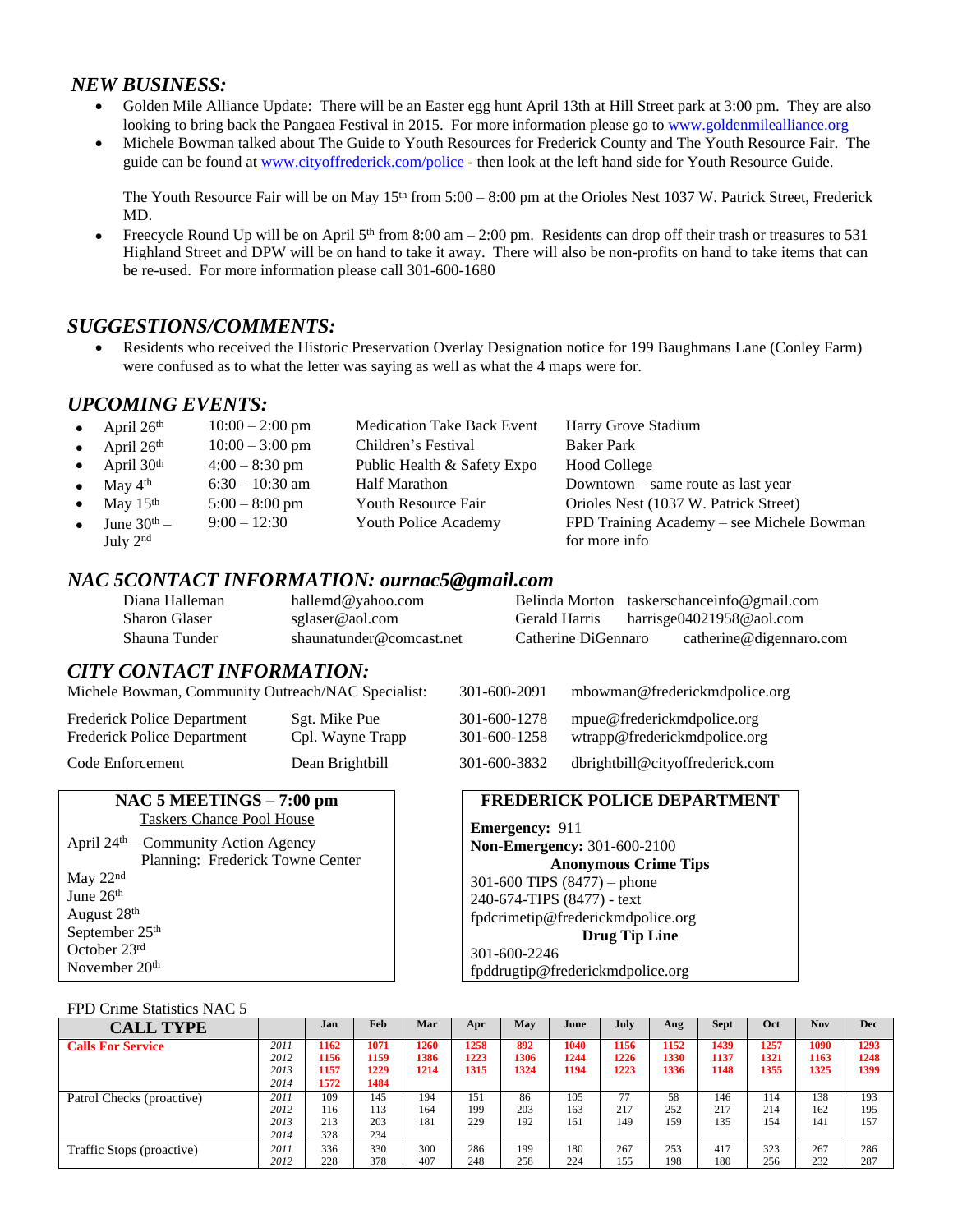|                                      | 2013         | 296                                       | 408                                  | 356                                       | 209                                | 241                                | 195                                | 221                                  | 231                                | 193                                | 227                                | $\overline{226}$                   | 254                                |
|--------------------------------------|--------------|-------------------------------------------|--------------------------------------|-------------------------------------------|------------------------------------|------------------------------------|------------------------------------|--------------------------------------|------------------------------------|------------------------------------|------------------------------------|------------------------------------|------------------------------------|
|                                      | 2014<br>2011 | 234<br>717                                | 284<br>596                           | 766                                       | 821                                | 607                                | 755                                | 812                                  | 841                                | 876                                | 820                                | 685                                | 814                                |
| <b>Calls Minus Above (proactive)</b> | 2012         | 812                                       | 668                                  | 815                                       | 975                                | 845                                | 857                                | 854                                  | 880                                | 740                                | 851                                | 769                                | 766                                |
|                                      | 2013         | 548                                       | 618                                  | 677                                       | 877                                | 891                                | 838                                | 853                                  | 946                                | 820                                | 974                                | 958                                | 988                                |
| <b>Average Calls Per Day (minus</b>  | 2014<br>2011 | 1010<br>23                                | 966<br>20                            | $\overline{25}$                           | 27                                 | 20                                 | 25                                 | 27                                   | 27                                 | 29                                 | 27                                 | 22                                 | 27                                 |
| alarms)                              | 2012         | 26                                        | 22                                   | 27                                        | 33                                 | 35                                 | 28                                 | 28                                   | 28                                 | 24                                 | 27                                 | 25                                 | 24                                 |
|                                      | 2013<br>2014 | 21<br>32                                  | 20<br>31                             | 22                                        | 28                                 | 28                                 | 27                                 | 27                                   | 30                                 | 26                                 | 31                                 | 30                                 | 31                                 |
| 911                                  | 2011         | $\overline{78}$                           | $\overline{77}$                      | 71                                        | 98                                 | 79                                 | 90                                 | 96                                   | 97                                 | 115                                | 101                                | 88                                 | 104                                |
|                                      | 2012         | 116                                       | 53                                   | 85                                        | 108                                | 94                                 | 123                                | 111                                  | 96                                 | 115                                | 102                                | 83                                 | 106                                |
|                                      | 2013<br>2014 | 82<br>113                                 | 90<br>95                             | 94                                        | 113                                | 96                                 | 87                                 | 112                                  | 98                                 | 108                                | 77                                 | 97                                 | 102                                |
| Accident, Personal Injury            | 2011         | 3                                         | $\overline{4}$                       | 6                                         | $\overline{4}$                     | $\overline{c}$                     | $\overline{2}$                     | $\boldsymbol{7}$                     | $\overline{4}$                     | 5                                  | $\overline{c}$                     | 5                                  | $\mathbf{1}$                       |
|                                      | 2012         | $\overline{4}$                            | $\sqrt{5}$                           | $\overline{7}$                            | 11                                 | 12                                 | $\sqrt{2}$                         | $\overline{c}$                       | 3                                  | $\overline{4}$                     | 3                                  | $\mathfrak{Z}$                     | $\overline{c}$                     |
|                                      | 2013<br>2014 | $\overline{4}$<br>3                       | $\mathbf{1}$<br>$\boldsymbol{0}$     | $\overline{4}$                            | 3                                  | $\overline{4}$                     | 10                                 | $\theta$                             | 6                                  | 6                                  | 5                                  | $\tau$                             | $\overline{c}$                     |
| Accident, Property Damage            | 2011         | 18                                        | 13                                   | 19                                        | 13                                 | 9                                  | 17                                 | 15                                   | 21                                 | 19                                 | 30                                 | 20                                 | 23                                 |
|                                      | 2012<br>2013 | 20<br>15                                  | 19<br>13                             | 26<br>15                                  | 22<br>18                           | 20<br>27                           | 16<br>28                           | 13<br>26                             | 23<br>26                           | 17<br>13                           | 18<br>24                           | 19<br>22                           | 23<br>22                           |
|                                      | 2014         | 23                                        | 23                                   |                                           |                                    |                                    |                                    |                                      |                                    |                                    |                                    |                                    |                                    |
| Accident, Vehicle                    | 2011         | $\overline{34}$                           | 19                                   | $\overline{30}$                           | $\overline{30}$                    | 17                                 | $\overline{27}$                    | 38                                   | $\overline{30}$                    | $\overline{32}$                    | 45                                 | $\overline{35}$                    | $\overline{29}$                    |
|                                      | 2012<br>2013 | 42<br>33                                  | 51<br>37                             | 54<br>35                                  | 54<br>45                           | 62<br>55                           | 51<br>73                           | 38<br>40                             | 46<br>60                           | 40<br>46                           | 42<br>47                           | 37<br>45                           | 58<br>47                           |
|                                      | 2014         | 52                                        | 44                                   |                                           |                                    |                                    |                                    |                                      |                                    |                                    |                                    |                                    |                                    |
| <b>Alcohol Complaint</b>             | 2011<br>2012 | $\overline{1}$<br>$\boldsymbol{0}$        | $\overline{1}$<br>$\boldsymbol{0}$   | $\mathbf{1}$<br>$\boldsymbol{0}$          | $\overline{0}$<br>$\mathbf{0}$     | $\overline{0}$<br>$\boldsymbol{0}$ | $\overline{2}$<br>$\boldsymbol{0}$ | $\overline{0}$<br>$\mathbf{0}$       | $\overline{0}$<br>$\boldsymbol{0}$ | $\overline{0}$<br>$\boldsymbol{0}$ | $\overline{0}$<br>$\boldsymbol{0}$ | $\overline{0}$<br>$\mathbf{0}$     | $\overline{0}$<br>$\boldsymbol{0}$ |
|                                      | 2013         | $\boldsymbol{0}$                          | $\boldsymbol{0}$                     | $\mathbf{0}$                              | $\mathbf{0}$                       | $\mathbf{0}$                       | $\mathbf{0}$                       | $\mathbf{0}$                         | $\overline{0}$                     | $\mathbf{0}$                       | $\overline{0}$                     | $\mathbf{0}$                       | $\mathbf{0}$                       |
|                                      | 2014         | $\sqrt{2}$                                | $\boldsymbol{0}$                     |                                           |                                    |                                    |                                    |                                      |                                    |                                    |                                    |                                    |                                    |
| Assault                              | 2011<br>2012 | $\overline{4}$<br>10                      | $\mathbf{1}$<br>3                    | $\overline{\mathbf{3}}$<br>$\overline{4}$ | $\overline{8}$<br>6                | 3<br>$\overline{4}$                | $\overline{4}$<br>$\sqrt{2}$       | 6<br>5                               | $\overline{\mathbf{3}}$<br>6       | 3<br>$\mathbf{1}$                  | $\overline{12}$<br>5               | $\overline{3}$<br>5                | $\overline{3}$<br>6                |
|                                      | 2013         | 8                                         | 3                                    | 8                                         | 8                                  | 9                                  | $\tau$                             | $\overline{4}$                       | $\overline{4}$                     | 8                                  | 5                                  | 6                                  | 10                                 |
|                                      | 2014         | $\overline{4}$                            | 6                                    |                                           |                                    |                                    |                                    |                                      |                                    |                                    |                                    |                                    |                                    |
| Attempt to Locate                    | 2011<br>2012 | $\overline{0}$<br>$\overline{\mathbf{c}}$ | $\overline{0}$<br>$\mathbf{1}$       | $\overline{0}$<br>$\overline{c}$          | $\overline{0}$<br>$\boldsymbol{0}$ | $\overline{0}$<br>3                | $\overline{2}$<br>$\mathbf{1}$     | $\overline{2}$<br>3                  | $\overline{0}$<br>$\mathbf{1}$     | $\mathbf{1}$<br>$\boldsymbol{0}$   | $\mathbf{1}$<br>$\boldsymbol{0}$   | $\mathbf{1}$<br>$\sqrt{2}$         | $\overline{0}$<br>$\mathbf{1}$     |
|                                      | 2013         | $\boldsymbol{0}$                          | 1                                    | $\overline{c}$                            | $\overline{2}$                     | 3                                  | $\overline{c}$                     | $\mathbf{0}$                         | 1                                  | $\mathbf{1}$                       | $\overline{c}$                     | $\overline{4}$                     | 1                                  |
|                                      | 2014<br>2011 | 1<br>$\overline{0}$                       | 5<br>$\overline{0}$                  | $\overline{0}$                            | $\mathbf{0}$                       | $\overline{0}$                     | $\boldsymbol{0}$                   | $\mathbf{0}$                         | $\overline{0}$                     | $\boldsymbol{0}$                   | $\overline{0}$                     | $\mathbf{0}$                       | $\mathbf{0}$                       |
| Burglary, B&E in Progress            | 2012         | $\boldsymbol{0}$                          | $\mathbf{1}$                         | $\boldsymbol{0}$                          | $\boldsymbol{0}$                   | $\boldsymbol{0}$                   | $\mathbf{1}$                       | $\boldsymbol{0}$                     | $\mathbf{1}$                       | $\boldsymbol{0}$                   | $\mathbf{1}$                       | $\mathbf{1}$                       | $\mathbf{1}$                       |
|                                      | 2013         | $\boldsymbol{0}$                          | $\mathbf{0}$                         | $\mathbf{0}$                              | $\mathbf{0}$                       | $\overline{0}$                     | $\mathbf{0}$                       | $\Omega$                             | $\overline{0}$                     | $\mathbf{0}$                       | $\Omega$                           | $\mathbf{0}$                       | $\mathbf{1}$                       |
| <b>Burglary</b> , Commercial         | 2014<br>2011 | $\boldsymbol{0}$<br>$\overline{0}$        | $\boldsymbol{0}$<br>$\overline{0}$   | $\boldsymbol{0}$                          | $\boldsymbol{0}$                   | $\overline{0}$                     | 8                                  | $\mathbf{0}$                         | $\mathbf{1}$                       | 3                                  | $\overline{0}$                     | $\overline{2}$                     | $\boldsymbol{0}$                   |
|                                      | 2012         | $\mathbf{1}$                              | $\mathbf{0}$                         | $\boldsymbol{0}$                          | $\boldsymbol{0}$                   | $\mathbf{0}$                       | $\sqrt{2}$                         | $\boldsymbol{0}$                     | $\mathbf{1}$                       | $\mathbf{1}$                       | 1                                  | $\mathbf{0}$                       | $\mathbf{1}$                       |
|                                      | 2013<br>2014 | $\boldsymbol{0}$<br>$\boldsymbol{0}$      | $\mathbf{1}$<br>$\boldsymbol{0}$     | $\mathbf{0}$                              | $\overline{c}$                     | $\mathbf{0}$                       | 2                                  | $\mathbf{0}$                         | $\overline{c}$                     | $\mathbf{1}$                       | $\mathbf{0}$                       | $\mathbf{0}$                       | $\mathbf{0}$                       |
| Burglary, Residential                | 2011         | $\overline{4}$                            | $\boldsymbol{0}$                     | $\overline{4}$                            | $\overline{4}$                     | $\overline{0}$                     | $\boldsymbol{0}$                   | 3                                    | $\overline{4}$                     | $\overline{4}$                     | 1                                  | $\mathbf{2}$                       | $\tau$                             |
|                                      | 2012         | 5                                         | $\boldsymbol{0}$                     | $\mathfrak{Z}$<br>$\overline{2}$          | $\mathfrak{Z}$                     | $\boldsymbol{2}$                   | 3                                  | $\overline{4}$<br>$\Omega$           | $\overline{c}$                     | $\overline{4}$                     | 3                                  | 6                                  | $\overline{4}$<br>$\overline{0}$   |
|                                      | 2013<br>2014 | $\mathbf{1}$<br>$\mathbf{1}$              | 3<br>$\boldsymbol{0}$                |                                           | $\mathbf{1}$                       | 5                                  | 3                                  |                                      | $\mathbf{1}$                       | 3                                  | $\mathbf{1}$                       | 1                                  |                                    |
| Destruction of                       | 2011         | 10                                        | $\overline{9}$                       | 10                                        | 12                                 | 3                                  | $\overline{7}$                     | 13                                   | 11                                 | $\boldsymbol{7}$                   | 5                                  | $\,8\,$                            | $10\,$                             |
| Property/Vandalism                   | 2012<br>2013 | 12<br>$\tau$                              | 5<br>5                               | 9<br>5                                    | 9<br>9                             | 13<br>12                           | $\,$ 8 $\,$<br>15                  | 10<br>12                             | 9<br>9                             | 13<br>9                            | 13<br>5                            | $\overline{9}$<br>8                | $\,8\,$<br>$\mathbf{2}$            |
|                                      | 2014         | 3                                         | 2                                    |                                           |                                    |                                    |                                    |                                      |                                    |                                    |                                    |                                    |                                    |
| <b>Discharging Firearm</b>           | 2011         | $\mathbf{1}$                              | $\boldsymbol{0}$                     | 1                                         | $\boldsymbol{0}$                   | $\boldsymbol{0}$                   | $\boldsymbol{0}$                   | $\boldsymbol{0}$                     | $\boldsymbol{0}$                   | $\boldsymbol{0}$                   | $\boldsymbol{0}$                   | $\overline{c}$                     | $\tau$                             |
|                                      | 2012<br>2013 | $\overline{0}$<br>$\overline{0}$          | $\boldsymbol{0}$<br>$\boldsymbol{0}$ | $\mathbf{1}$<br>$\mathbf{1}$              | $\boldsymbol{0}$<br>$\mathbf{1}$   | $\boldsymbol{0}$<br>1              | $\boldsymbol{0}$<br>3              | $\mathbf{1}$<br>1                    | $\mathfrak{Z}$<br>$\mathbf{1}$     | $\boldsymbol{0}$<br>$\mathbf{1}$   | $\boldsymbol{0}$<br>$\overline{0}$ | $\overline{4}$<br>2                | $\boldsymbol{0}$<br>$\mathbf{1}$   |
|                                      | 2014         | $\sqrt{2}$                                | $\boldsymbol{0}$                     |                                           |                                    |                                    |                                    |                                      |                                    |                                    |                                    |                                    |                                    |
| <b>Disorderly Conduct</b>            | 2011<br>2012 | $\overline{3}$<br>$\overline{4}$          | $\overline{3}$<br>$\overline{4}$     | $\mathbf{1}$<br>$\mathbf{1}$              | $\overline{5}$<br>$\mathbf{1}$     | $\overline{0}$<br>$\overline{4}$   | $\overline{3}$<br>$\boldsymbol{0}$ | $\overline{3}$<br>$\tau$             | $\overline{2}$<br>$\mathbf{1}$     | $\overline{2}$<br>$\overline{c}$   | $\overline{4}$<br>$\overline{c}$   | $\overline{2}$<br>5                | $\overline{7}$<br>$\mathbf{1}$     |
|                                      | 2013         | $\overline{4}$                            | $\sqrt{2}$                           | $\overline{0}$                            | $\overline{c}$                     | 3                                  | $\mathbf{1}$                       | $\mathfrak{Z}$                       | $\overline{2}$                     | $\mathbf{0}$                       | $\mathbf{1}$                       | 5                                  | $\overline{c}$                     |
|                                      | 2014         | $\boldsymbol{0}$                          | $\mathbf{1}$                         |                                           |                                    |                                    |                                    |                                      |                                    |                                    |                                    |                                    |                                    |
| Disturbance/Fights/Noise             | 2011<br>2012 | $\overline{0}$<br>$\mathbf{1}$            | $\boldsymbol{0}$<br>$\boldsymbol{0}$ | $\mathbf{1}$<br>$\boldsymbol{0}$          | $\mathbf{1}$<br>$\mathbf{1}$       | $\boldsymbol{0}$<br>$\overline{0}$ | $\overline{2}$<br>$\boldsymbol{0}$ | $\mathbf{0}$<br>$\boldsymbol{0}$     | $\mathbf{0}$<br>$\mathbf{1}$       | $\boldsymbol{0}$<br>$\overline{2}$ | $\mathbf{1}$<br>$\mathbf{1}$       | $\mathbf{1}$<br>$\boldsymbol{0}$   | $\mathbf{0}$<br>$\mathbf{1}$       |
|                                      | 2013         | $\,1$                                     | $\boldsymbol{0}$                     | $\boldsymbol{0}$                          | $\mathbf{2}$                       | 3                                  | $\mathbf{0}$                       | 3                                    | $\overline{4}$                     | $\overline{c}$                     | $\mathbf{1}$                       | $\overline{c}$                     | $\mathbf{1}$                       |
| <b>Domestic Assault/Dispute</b>      | 2014<br>2011 | $\overline{c}$<br>$\overline{2}$          | $\mathbf{1}$<br>$\overline{4}$       | 8<br>$\overline{3}$                       | $\sqrt{6}$                         | $\mathfrak{Z}$                     | $\overline{7}$                     | $\sqrt{3}$                           | 5                                  | $\overline{2}$                     | $\overline{4}$                     | $\mathbf{1}$                       | $\mathbf{1}$                       |
|                                      | 2012         | $\boldsymbol{0}$                          | $\mathbf{1}$                         | $\mathbf{1}$                              | 5                                  | 3                                  | $\overline{4}$                     | $\sqrt{3}$                           | $\sqrt{2}$                         | $\overline{c}$                     | $\overline{c}$                     | 5                                  | 3                                  |
|                                      | 2013<br>2014 | $\mathbf{1}$<br>$\boldsymbol{0}$          | 6<br>$\,8\,$                         | 3                                         | $\mathbf{1}$                       | 3                                  | $\overline{4}$                     | 5                                    | 3                                  | $\overline{4}$                     | $\overline{3}$                     | $\overline{4}$                     | $\mathbf{2}$                       |
| Drug Complaint (narcotics)           | 2011         | $\overline{2}$                            | $\overline{\mathbf{3}}$              | $\mathbf{0}$                              | $\sqrt{5}$                         | $\mathbf{1}$                       | $\mathfrak{Z}$                     | $\mathbf{1}$                         | $\mathbf{1}$                       | 3                                  | $\mathbf{1}$                       | $\mathbf{1}$                       | $\sqrt{2}$                         |
|                                      | 2012         | $\boldsymbol{0}$                          | $\overline{4}$                       | $\mathfrak{Z}$                            | 3                                  | $\mathbf{1}$                       | $\mathbf{1}$                       | $\sqrt{2}$                           | 5                                  | $1\,$                              | 3                                  | $\overline{4}$                     | $\mathbf{1}$                       |
|                                      | 2013<br>2014 | $\overline{c}$<br>$\overline{c}$          | $\sqrt{2}$<br>$\overline{c}$         | $\overline{c}$                            | $\mathbf{1}$                       | 25                                 | $\mathbf{1}$                       | 3                                    | $\overline{0}$                     | $\overline{c}$                     | $\overline{c}$                     | $\mathbf{1}$                       | $\mathbf{1}$                       |
| Fraud                                | 2011         | $\overline{4}$                            | $\overline{2}$                       | 6                                         | $\overline{3}$                     | 5                                  | 6                                  | $\overline{2}$                       | $\overline{4}$                     | 5                                  | $\overline{4}$                     | $\overline{3}$                     | $\overline{2}$                     |
|                                      | 2012         | $\tau$                                    | $10\,$                               | 8                                         | $\boldsymbol{7}$<br>$\overline{4}$ | $\overline{c}$                     | 12                                 | $\mathfrak{S}$                       | $\mathbf{1}$<br>$\overline{4}$     | $\mathbf{2}$                       | 3                                  | $\mathfrak{Z}$                     | $\overline{4}$                     |
|                                      | 2013<br>2014 | 5<br>3                                    | $\mathbf{1}$<br>$\,8\,$              | 5                                         |                                    | 6                                  | 10                                 | $\overline{4}$                       |                                    | 2                                  | 6                                  | $\overline{4}$                     | $\overline{c}$                     |
| Graffiti                             | 2011         | $\mathbf{1}$                              | $\overline{1}$                       | $\mathbf{1}$                              | $\overline{0}$                     | $\overline{c}$                     | $\overline{3}$                     | $\mathbf{1}$                         | $\overline{3}$                     | $\overline{0}$                     | $\overline{0}$                     | $\mathbf{1}$                       | $\overline{2}$                     |
|                                      | 2012<br>2013 | $\mathbf{1}$<br>$\overline{0}$            | $\boldsymbol{0}$<br>$\sqrt{2}$       | $\boldsymbol{0}$<br>3                     | $\boldsymbol{0}$<br>$\mathbf{1}$   | $\overline{0}$<br>$\mathbf{0}$     | $\boldsymbol{0}$<br>3              | $\boldsymbol{0}$<br>$\boldsymbol{0}$ | $\boldsymbol{0}$<br>$\mathbf{0}$   | $\boldsymbol{0}$<br>$\mathbf{0}$   | 1<br>$\boldsymbol{0}$              | $\boldsymbol{0}$<br>$\overline{4}$ | $\boldsymbol{0}$<br>$\mathbf{1}$   |
|                                      | 2014         | $\boldsymbol{0}$                          | $\mathbf{1}$                         |                                           |                                    |                                    |                                    |                                      |                                    |                                    |                                    |                                    |                                    |
| Harassment                           | 2011         | $\overline{1}$                            | $\overline{0}$                       | $\boldsymbol{0}$                          | $\overline{0}$                     | $\overline{0}$                     | $\overline{2}$                     | $1\,$                                | $\mathbf{1}$                       | $\overline{0}$                     | $\overline{c}$                     | $\mathbf{1}$                       | $\overline{0}$                     |
|                                      | 2012<br>2013 | $\boldsymbol{0}$<br>$\overline{c}$        | -1<br>$\boldsymbol{0}$               | 3<br>$\overline{c}$                       | $\boldsymbol{0}$<br>$\mathbf{1}$   | $\overline{4}$<br>$\overline{c}$   | $\mathbf{1}$<br>$\mathbf{1}$       | $\overline{c}$<br>3                  | $\mathbf{1}$<br>$\overline{c}$     | $\mathbf{1}$<br>$\boldsymbol{0}$   | $\mathbf{1}$<br>$\boldsymbol{0}$   | $\mathbf{1}$<br>$\mathbf{1}$       | $\mathbf{1}$<br>$\mathbf{1}$       |
|                                      | 2014         | $\mathbf{1}$                              | $\boldsymbol{0}$                     |                                           |                                    |                                    |                                    |                                      |                                    |                                    |                                    |                                    |                                    |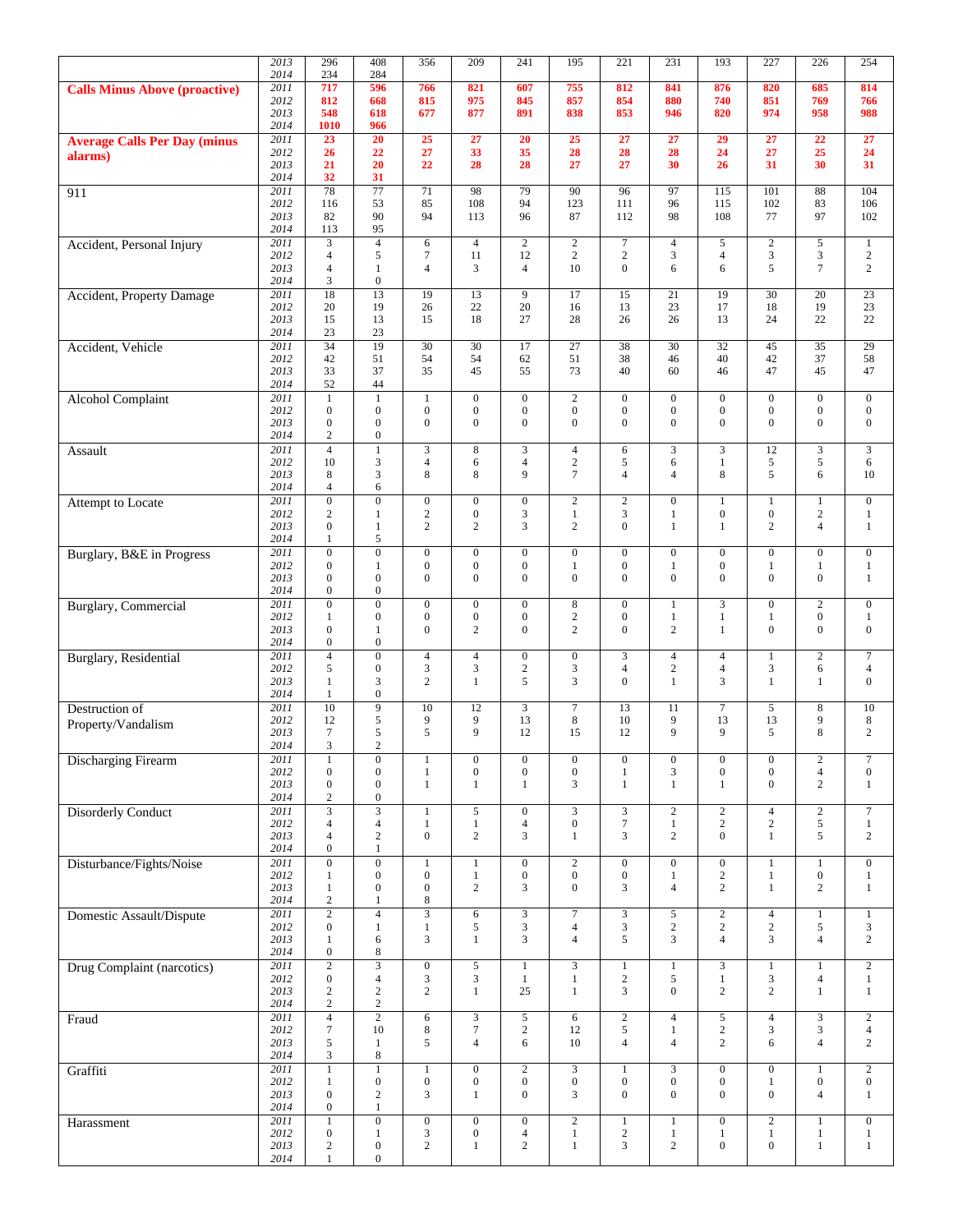| Hit and Run, Property Damage/PI                  | 2011<br>2012 | 5<br>11                              | 7<br>12                                   | 10<br>6                              | 9<br>12                            | 6<br>15                              | $\,8\,$<br>11                               | 9<br>11                              | 15<br>$\boldsymbol{7}$               | 11<br>5                              | $\overline{4}$<br>11                 | 12<br>9                              | 11<br>17                                    |
|--------------------------------------------------|--------------|--------------------------------------|-------------------------------------------|--------------------------------------|------------------------------------|--------------------------------------|---------------------------------------------|--------------------------------------|--------------------------------------|--------------------------------------|--------------------------------------|--------------------------------------|---------------------------------------------|
|                                                  | 2013<br>2014 | $\tau$<br>10                         | 8<br>13                                   | 3                                    | 13                                 | 7                                    | 8                                           | 7                                    | 8                                    | 9                                    | 10                                   | 9                                    | 11                                          |
| Juvenile Complaints                              | 2011<br>2012 | 18<br>$\boldsymbol{7}$               | $\overline{\mathbf{5}}$<br>$\overline{4}$ | 17<br>10                             | 12<br>12                           | 17<br>15                             | 16<br>14                                    | 10<br>$\,8\,$                        | 17<br>6                              | 14<br>5                              | 12<br>6                              | $\tau$<br>8                          | 8<br>6                                      |
|                                                  | 2013<br>2014 | $\mathbf{2}$<br>$\,1$                | $\,$ 8 $\,$<br>9                          | $\overline{4}$                       | 6                                  | 8                                    | $\mathbf{1}$                                | $7\phantom{.0}$                      | 9                                    | 13                                   | $\overline{7}$                       | $\overline{4}$                       | 3                                           |
| <b>Parking Complaint</b>                         | 2011<br>2012 | $\overline{2}$<br>$\boldsymbol{0}$   | $\mathbf{1}$<br>$\boldsymbol{0}$          | $\boldsymbol{0}$<br>$\boldsymbol{0}$ | $\mathbf{1}$<br>$\overline{0}$     | 1<br>$\mathbf{1}$                    | $\,1$<br>$\sqrt{2}$                         | $\sqrt{2}$<br>$\sqrt{2}$             | $\boldsymbol{0}$<br>6                | $\sqrt{2}$<br>$\boldsymbol{0}$       | 5<br>$\mathbf{1}$                    | $\mathbf{1}$<br>$\mathbf{1}$         | $\sqrt{2}$<br>$\mathfrak{Z}$                |
|                                                  | 2013<br>2014 | $\mathbf{1}$<br>$\mathbf{1}$         | $\mathbf{1}$<br>1                         | $\mathbf{1}$                         | $\mathbf{0}$                       | $\overline{2}$                       | $\mathbf{1}$                                | 3                                    | $\mathbf{0}$                         | $\mathbf{0}$                         | $\boldsymbol{0}$                     | $\mathbf{1}$                         | $\boldsymbol{0}$                            |
| Robbery, Armed                                   | 2011<br>2012 | $\overline{3}$<br>$\mathbf{1}$       | $\overline{0}$<br>$\boldsymbol{0}$        | $\boldsymbol{0}$<br>$\boldsymbol{0}$ | $\mathbf{0}$<br>$\mathbf{1}$       | $\overline{c}$<br>$\boldsymbol{0}$   | $\mathbf{1}$<br>$\mathbf{1}$                | $\sqrt{2}$<br>$\boldsymbol{0}$       | $\mathbf{1}$<br>$\boldsymbol{0}$     | 3<br>$\mathbf{1}$                    | $\boldsymbol{0}$<br>$\boldsymbol{0}$ | $\overline{0}$<br>$\mathbf{1}$       | 3<br>$\boldsymbol{0}$                       |
|                                                  | 2013<br>2014 | $\overline{4}$<br>$\sqrt{2}$         | $\mathbf{1}$<br>$\boldsymbol{0}$          | $\mathbf{1}$                         | $\mathbf{1}$                       | $\mathbf{1}$                         | $\boldsymbol{0}$                            | $\boldsymbol{0}$                     | $\overline{0}$                       | $\boldsymbol{0}$                     | $\mathbf{1}$                         | $\boldsymbol{0}$                     | $\boldsymbol{0}$                            |
| Robbery In Progress                              | 2011<br>2012 | $\boldsymbol{0}$                     | $\overline{0}$<br>$\boldsymbol{0}$        | $\boldsymbol{0}$<br>$\boldsymbol{0}$ | $\boldsymbol{0}$                   | $\boldsymbol{0}$<br>$\boldsymbol{0}$ | $\boldsymbol{0}$<br>$\boldsymbol{0}$        | $\boldsymbol{0}$<br>$\boldsymbol{0}$ | $\boldsymbol{0}$<br>$\boldsymbol{0}$ | $\boldsymbol{0}$<br>$\boldsymbol{0}$ | $\boldsymbol{0}$<br>1                | $\overline{0}$<br>$\boldsymbol{0}$   | $\boldsymbol{0}$<br>$\boldsymbol{0}$        |
|                                                  | 2013         | $\boldsymbol{2}$<br>$\boldsymbol{0}$ | $\boldsymbol{0}$                          | $\mathbf{1}$                         | $\boldsymbol{0}$<br>$\overline{0}$ | $\mathbf{1}$                         | 2                                           | $\mathbf{2}$                         | $\mathbf{1}$                         | $\mathbf{0}$                         | $\mathbf{0}$                         | $\overline{0}$                       | $\boldsymbol{0}$                            |
| Robbery, Occurred Earlier                        | 2014<br>2011 | $\boldsymbol{0}$<br>$\boldsymbol{0}$ | $\boldsymbol{0}$<br>$\boldsymbol{0}$      | $\boldsymbol{0}$                     | $\mathbf{0}$                       | $\mathbf{0}$                         | $\boldsymbol{0}$                            | $\boldsymbol{0}$                     | $\boldsymbol{0}$                     | $\boldsymbol{0}$                     | $\boldsymbol{0}$                     | $\overline{0}$                       | $\boldsymbol{0}$                            |
|                                                  | 2012<br>2013 | $\boldsymbol{0}$<br>$\boldsymbol{0}$ | $\boldsymbol{0}$<br>$\boldsymbol{0}$      | $\boldsymbol{0}$<br>$\mathbf{1}$     | $\mathbf{0}$<br>$\overline{0}$     | $\mathbf{1}$<br>$\overline{c}$       | $\mathbf{1}$<br>$\boldsymbol{0}$            | $\sqrt{2}$<br>$\overline{0}$         | $\boldsymbol{0}$<br>$\overline{0}$   | $\boldsymbol{0}$<br>$\mathbf{1}$     | $\sqrt{2}$<br>$\mathbf{1}$           | $\boldsymbol{0}$<br>$\boldsymbol{0}$ | $\boldsymbol{0}$<br>$\overline{c}$          |
| Robbery, Strong Arm                              | 2014<br>2011 | $\boldsymbol{0}$<br>$\mathbf{1}$     | $\boldsymbol{0}$<br>$\boldsymbol{0}$      | 3                                    | $\boldsymbol{0}$                   | 1                                    | $\mathbf{1}$                                | 1                                    | 3                                    | $\boldsymbol{0}$                     | $\boldsymbol{0}$                     | $\mathbf{1}$                         | $\boldsymbol{0}$                            |
|                                                  | 2012<br>2013 | $\boldsymbol{0}$<br>$\boldsymbol{0}$ | $\boldsymbol{0}$<br>$\boldsymbol{0}$      | $\boldsymbol{0}$<br>$\mathbf{0}$     | $\overline{0}$<br>$\overline{0}$   | $\boldsymbol{0}$<br>$\mathbf{0}$     | $\boldsymbol{0}$<br>$\boldsymbol{0}$        | $\boldsymbol{0}$<br>$\boldsymbol{0}$ | $\boldsymbol{0}$<br>$\overline{0}$   | $\boldsymbol{0}$<br>$\mathbf{0}$     | $\boldsymbol{0}$<br>$\mathbf{0}$     | $\boldsymbol{0}$<br>$\overline{0}$   | $\boldsymbol{0}$<br>$\boldsymbol{0}$        |
| Sex Offense/Rape                                 | 2014<br>2011 | $\boldsymbol{0}$<br>$\boldsymbol{0}$ | $\boldsymbol{0}$<br>$\mathbf{1}$          | $\mathbf{1}$                         | $\mathbf{1}$                       | $\mathbf{0}$                         | $\overline{2}$                              | $\mathbf{1}$                         | $\mathbf{2}$                         | $\mathbf{2}$                         | $\boldsymbol{0}$                     | 3                                    | $\mathbf{1}$                                |
|                                                  | 2012<br>2013 | $\sqrt{2}$<br>$\boldsymbol{0}$       | $\mathbf{1}$<br>$\mathbf{1}$              | 3<br>$\mathbf{1}$                    | $\boldsymbol{2}$<br>$\overline{0}$ | $\mathbf{0}$<br>$\overline{4}$       | $\mathbf{1}$<br>$\mathbf{1}$                | $\mathbf{1}$<br>$\mathbf{1}$         | $\mathbf{1}$<br>$\mathbf{1}$         | $\boldsymbol{0}$<br>$\boldsymbol{0}$ | 1<br>$\mathbf{0}$                    | $\mathbf{1}$<br>$\boldsymbol{0}$     | $\mathbf{1}$<br>2                           |
|                                                  | 2014<br>2011 | $\mathbf{1}$<br>$\boldsymbol{0}$     | $\sqrt{2}$<br>$\boldsymbol{0}$            | $\boldsymbol{0}$                     | $\boldsymbol{0}$                   | $\mathbf{0}$                         | $\boldsymbol{0}$                            | $\boldsymbol{0}$                     | $\boldsymbol{0}$                     | $\boldsymbol{0}$                     | $\mathbf{0}$                         | $\overline{0}$                       | $\boldsymbol{0}$                            |
| Shooting                                         | 2012<br>2013 | $\boldsymbol{0}$<br>$\boldsymbol{0}$ | $\boldsymbol{0}$<br>$\boldsymbol{0}$      | $\boldsymbol{0}$<br>$\mathbf{0}$     | $\boldsymbol{0}$<br>$\overline{0}$ | $\mathbf{0}$<br>$\mathbf{0}$         | $\boldsymbol{0}$<br>$\boldsymbol{0}$        | $\boldsymbol{0}$<br>$\boldsymbol{0}$ | $\sqrt{2}$<br>$\overline{0}$         | $\boldsymbol{0}$<br>$\mathbf{0}$     | $\mathbf{0}$<br>$\mathbf{0}$         | $\boldsymbol{0}$<br>$\overline{0}$   | $\boldsymbol{0}$<br>$\mathbf{1}$            |
|                                                  | 2014         | $\mathbf{1}$                         | 1                                         |                                      |                                    |                                      |                                             |                                      |                                      |                                      |                                      |                                      |                                             |
| Stabbing                                         | 2011<br>2012 | $\boldsymbol{0}$<br>$\boldsymbol{0}$ | $\boldsymbol{0}$<br>$\boldsymbol{0}$      | $\boldsymbol{0}$<br>$\boldsymbol{0}$ | $\mathbf{0}$<br>$\boldsymbol{0}$   | $\mathbf{1}$<br>$\mathbf{1}$         | $\overline{0}$<br>$\mathbf{1}$              | $\overline{2}$<br>$\mathbf{1}$       | $\boldsymbol{0}$<br>$\boldsymbol{0}$ | $\boldsymbol{0}$<br>$\boldsymbol{0}$ | $\boldsymbol{0}$<br>$\boldsymbol{0}$ | $\overline{0}$<br>$\mathbf{1}$       | $\boldsymbol{0}$<br>$\boldsymbol{0}$        |
|                                                  | 2013<br>2014 | $\boldsymbol{0}$<br>$\boldsymbol{0}$ | $\boldsymbol{0}$<br>$\boldsymbol{0}$      | $\mathbf{0}$                         | 2                                  | $\mathbf{0}$                         | $\mathbf{1}$                                | $\mathbf{1}$                         | $\mathbf{0}$                         | $\mathbf{1}$                         | $\mathbf{0}$                         | $\mathbf{1}$                         | $\boldsymbol{0}$                            |
| Suspicious Activity/<br>Person/Situation/Vehicle | 2011<br>2012 | 82<br>73                             | 67<br>77                                  | 85<br>81                             | 101<br>66                          | 47<br>79                             | 71<br>85                                    | 74<br>58                             | 72<br>98                             | 89<br>61                             | 77<br>99                             | 75<br>90                             | 95<br>$77\,$                                |
|                                                  | 2013<br>2014 | 63<br>87                             | 63<br>116                                 | 59                                   | 74                                 | 67                                   | 60                                          | 79                                   | 98                                   | 78                                   | 73                                   | 69                                   | 62                                          |
| Tampering with a motor vehicle                   | 2011<br>2012 | $\overline{3}$<br>$\boldsymbol{0}$   | $\mathbf{1}$<br>$\boldsymbol{0}$          | $\boldsymbol{0}$<br>$\mathbf{1}$     | $1\,$<br>$\boldsymbol{2}$          | $\boldsymbol{0}$<br>$\boldsymbol{2}$ | $\overline{0}$<br>$\mathbf{1}$              | $\mathfrak{Z}$<br>$\sqrt{2}$         | $\mathbf{2}$<br>$\overline{4}$       | 6<br>$\mathbf{1}$                    | $\mathbf{1}$<br>$\mathbf{1}$         | $\overline{0}$<br>$\mathbf{1}$       | $\boldsymbol{0}$<br>$\mathbf{1}$            |
|                                                  | 2013<br>2014 | $\mathbf{1}$<br>$\mathbf{1}$         | $\boldsymbol{0}$<br>1                     | $\mathbf{0}$                         | 3                                  | $\mathbf{1}$                         | 3                                           | $7\phantom{.0}$                      | 3                                    | 8                                    | $\mathbf{1}$                         | $\mathbf{1}$                         | 3                                           |
| Theft/Stolen/Shoplifting - except                | 2011<br>2012 | $\overline{30}$<br>33                | $\overline{25}$<br>31                     | 20<br>25                             | 29<br>32                           | 14<br>38                             | 36<br>44                                    | 34<br>32                             | 29<br>45                             | 32<br>21                             | 31<br>28                             | 30<br>24                             | 39<br>39                                    |
| vehicle                                          | 2013<br>2014 | 27<br>56                             | 22<br>18                                  | 26                                   | 36                                 | 44                                   | 37                                          | 27                                   | 43                                   | 44                                   | 45                                   | 40                                   | 29                                          |
| Trespassing                                      | 2011         | $\overline{0}$                       | $\boldsymbol{0}$                          | $\mathbf{0}$                         | $\mathbf{1}$                       | 1                                    | $\overline{2}$                              | $\sqrt{2}$                           | 3                                    | $\boldsymbol{0}$                     | $\overline{4}$                       | $\boldsymbol{2}$                     | $\mathfrak{Z}$                              |
|                                                  | 2012<br>2013 | 3<br>$\boldsymbol{0}$                | $\mathbf{0}$<br>$\sqrt{2}$                | $\overline{0}$<br>$\boldsymbol{0}$   | $\mathbf{1}$<br>3                  | $\overline{4}$<br>$\mathfrak{Z}$     | $\ensuremath{\mathsf{3}}$<br>$\mathfrak{Z}$ | $\mathbf{2}$<br>$\mathbf{1}$         | 3<br>3                               | 3<br>$\overline{c}$                  | $\mathbf{2}$<br>$\mathbf{0}$         | $\overline{0}$<br>$1\,$              | $\mathbf{1}$<br>$\mathbf{1}$                |
| Vehicle Theft                                    | 2014<br>2011 | $\sqrt{2}$<br>$\mathbf{1}$           | $\mathbf{2}$<br>$\overline{0}$            | $\overline{3}$                       | $\overline{0}$                     | $\mathbf{1}$                         | $\overline{4}$                              | $\overline{4}$                       | $\overline{2}$                       | $\boldsymbol{0}$                     | $\mathbf{0}$                         | $\mathbf{1}$                         | $\overline{2}$                              |
|                                                  | 2012<br>2013 | $\mathbf{1}$<br>$\mathbf{1}$         | $\boldsymbol{0}$<br>$\mathbf{1}$          | $\sqrt{2}$<br>$\overline{0}$         | $\boldsymbol{0}$<br>$\mathbf{1}$   | $\mathbf{1}$<br>$\mathbf{1}$         | $\overline{4}$<br>$\sqrt{2}$                | $\boldsymbol{7}$<br>$\overline{c}$   | $\boldsymbol{0}$<br>$\overline{4}$   | $\sqrt{2}$<br>$\overline{4}$         | 3<br>$\mathbf{1}$                    | $\overline{0}$<br>$\overline{0}$     | $\mathfrak{Z}$<br>$\overline{0}$            |
| Weapon Complaint/violation                       | 2014<br>2011 | $\mathbf{0}$<br>$\overline{0}$       | $\mathbf{1}$<br>$\boldsymbol{0}$          | $\mathbf{0}$                         | $\mathbf{1}$                       | $\mathbf{1}$                         | $\overline{2}$                              | $\mathbf{1}$                         | $\mathbf{0}$                         | $\mathbf{0}$                         | $\boldsymbol{0}$                     | $\overline{0}$                       | $\mathbf{1}$                                |
|                                                  | 2012<br>2013 | $\mathbf{0}$<br>$\boldsymbol{0}$     | $\mathbf{0}$<br>$\boldsymbol{0}$          | $\boldsymbol{0}$<br>$\mathbf{1}$     | $\mathbf{1}$<br>$\overline{0}$     | $\,1$<br>$\overline{0}$              | $\mathbf{1}$<br>$\boldsymbol{0}$            | $\mathbf{1}$<br>$\mathbf{1}$         | $\boldsymbol{0}$<br>$\mathbf{0}$     | $\mathbf{1}$<br>$\boldsymbol{0}$     | $\mathbf{1}$<br>$\mathbf{1}$         | $\overline{0}$<br>$\mathbf{1}$       | $\boldsymbol{0}$<br>$\boldsymbol{0}$        |
|                                                  | 2014         | $\mathbf{0}$                         | $\boldsymbol{0}$                          |                                      |                                    |                                      |                                             |                                      |                                      |                                      |                                      |                                      |                                             |
| <b>ARRESTS</b>                                   | 2011         | Jan<br>$\overline{2}$                | Feb<br>$\boldsymbol{0}$                   | Mar<br>$\mathbf{1}$                  | Apr<br>$\overline{2}$              | <b>May</b><br>$\boldsymbol{0}$       | June<br>$\boldsymbol{0}$                    | July<br>$\overline{2}$               | Aug<br>$\overline{4}$                | <b>Sept</b><br>$\boldsymbol{0}$      | Oct<br>$\mathbf{1}$                  | <b>Nov</b><br>$\mathbf{1}$           | <b>Dec</b><br>$\mathbf{0}$                  |
| Accident, PD/PI                                  | 2012<br>2013 | $\boldsymbol{0}$<br>$\mathbf{0}$     | $\mathbf{1}$<br>$\boldsymbol{0}$          | $\boldsymbol{0}$<br>$\boldsymbol{0}$ | $\boldsymbol{0}$<br>$\mathbf{0}$   | $\mathbf{1}$<br>$\overline{c}$       | $\boldsymbol{0}$<br>$\boldsymbol{0}$        | $\overline{0}$<br>$\boldsymbol{0}$   | $\boldsymbol{0}$<br>$\mathbf{0}$     | $\boldsymbol{0}$<br>$\overline{0}$   | $\boldsymbol{0}$<br>$\mathbf{1}$     | $\mathbf{1}$<br>$\overline{c}$       | $\mathbf{0}$<br>3                           |
|                                                  | 2014         | $\boldsymbol{0}$                     | $\mathbf{1}$                              |                                      |                                    |                                      |                                             |                                      |                                      |                                      |                                      |                                      |                                             |
| Assault                                          | 2011<br>2012 | $\overline{2}$<br>$\boldsymbol{0}$   | $\boldsymbol{0}$<br>$\boldsymbol{0}$      | $\overline{0}$<br>$\mathbf{1}$       | $\overline{1}$<br>$\mathbf{1}$     | $\overline{1}$<br>$\boldsymbol{0}$   | $\overline{0}$<br>$\boldsymbol{0}$          | $\overline{0}$<br>$\mathbf{1}$       | $\mathbf{1}$<br>$\mathbf{1}$         | $\overline{2}$<br>$\mathbf{1}$       | $\overline{0}$<br>$\mathbf{1}$       | $\overline{0}$<br>$\boldsymbol{0}$   | $\overline{0}$<br>$\overline{0}$            |
|                                                  | 2013<br>2014 | $\boldsymbol{0}$<br>$\mathbf{1}$     | $\boldsymbol{0}$<br>$\boldsymbol{0}$      | $\mathbf{0}$                         | $\mathbf{0}$                       | $\mathbf{0}$                         | $\boldsymbol{0}$                            | $\mathbf{0}$                         | $\boldsymbol{0}$                     | $\boldsymbol{0}$                     | $\sqrt{2}$                           | $\boldsymbol{0}$                     | $\mathbf{0}$                                |
| <b>Burglary</b>                                  | 2011<br>2012 | $\overline{2}$<br>$\boldsymbol{0}$   | $\overline{0}$<br>$\mathbf{1}$            | $\overline{0}$<br>$\mathbf{0}$       | $\overline{0}$<br>$\mathbf{0}$     | $\overline{0}$<br>$\boldsymbol{0}$   | $\overline{0}$<br>$\mathbf{1}$              | $\overline{0}$<br>$\mathbf{0}$       | $\overline{0}$<br>$\sqrt{2}$         | $\overline{0}$<br>$\overline{0}$     | $\overline{0}$<br>$\boldsymbol{0}$   | $\overline{0}$<br>$\mathbf{0}$       | $\overline{0}$<br>$\mathbf{0}$              |
|                                                  | 2013<br>2014 | $\boldsymbol{0}$<br>$\boldsymbol{0}$ | $\mathbf{1}$<br>$\boldsymbol{0}$          | $\mathbf{1}$                         | $\mathbf{0}$                       | $\mathbf{1}$                         | $\boldsymbol{0}$                            | $\boldsymbol{0}$                     | $\overline{0}$                       | $\mathbf{0}$                         | $\mathbf{0}$                         | $\boldsymbol{0}$                     | $\mathbf{0}$                                |
| <b>Destruction of Property</b>                   | 2011<br>2012 | $\overline{0}$<br>$\mathbf{1}$       | $\overline{0}$<br>$\boldsymbol{0}$        | $\overline{0}$<br>$\boldsymbol{0}$   | $\overline{0}$<br>$\boldsymbol{0}$ | $\overline{0}$<br>$\mathbf{1}$       | $\overline{1}$<br>$\boldsymbol{0}$          | $\mathbf{1}$<br>$\boldsymbol{0}$     | $\overline{0}$<br>$\boldsymbol{0}$   | $\mathbf{1}$<br>$\mathbf{0}$         | $\overline{0}$<br>$\mathbf{1}$       | $\overline{0}$<br>$\boldsymbol{0}$   | $\overline{0}$<br>$\mathbf{0}$              |
|                                                  | 2013<br>2014 | $\mathbf{1}$<br>$\boldsymbol{0}$     | $\boldsymbol{0}$<br>$\boldsymbol{0}$      | $\overline{0}$                       | $\overline{0}$                     | $\mathbf{0}$                         | $\boldsymbol{0}$                            | $\mathbf{0}$                         | $\overline{0}$                       | $\overline{0}$                       | $\mathbf{0}$                         | $\boldsymbol{0}$                     | $\mathbf{0}$                                |
| Disturbance/Disorderly Conduct                   | 2011<br>2012 | $\overline{1}$<br>$\sqrt{3}$         | $\overline{2}$<br>$\mathbf{1}$            | 1<br>$\boldsymbol{0}$                | $\overline{4}$<br>$\boldsymbol{0}$ | $\overline{0}$<br>$\overline{c}$     | $\overline{0}$<br>$\boldsymbol{0}$          | $\overline{2}$<br>$\overline{4}$     | $\overline{0}$<br>$\mathbf{1}$       | $\mathbf{1}$<br>$\,1$                | $\overline{2}$<br>$\mathbf{1}$       | $\overline{2}$<br>$\mathbf{1}$       | $\overline{\mathbf{3}}$<br>$\boldsymbol{0}$ |
|                                                  | 2013<br>2014 | $\sqrt{2}$<br>$\mathbf{0}$           | $\sqrt{2}$<br>$\mathbf{0}$                | $\boldsymbol{0}$                     | 1                                  | $\mathbf{1}$                         | $\boldsymbol{0}$                            | 1                                    | $\mathbf{1}$                         | $\boldsymbol{0}$                     | $\boldsymbol{0}$                     | 3                                    | $\overline{2}$                              |